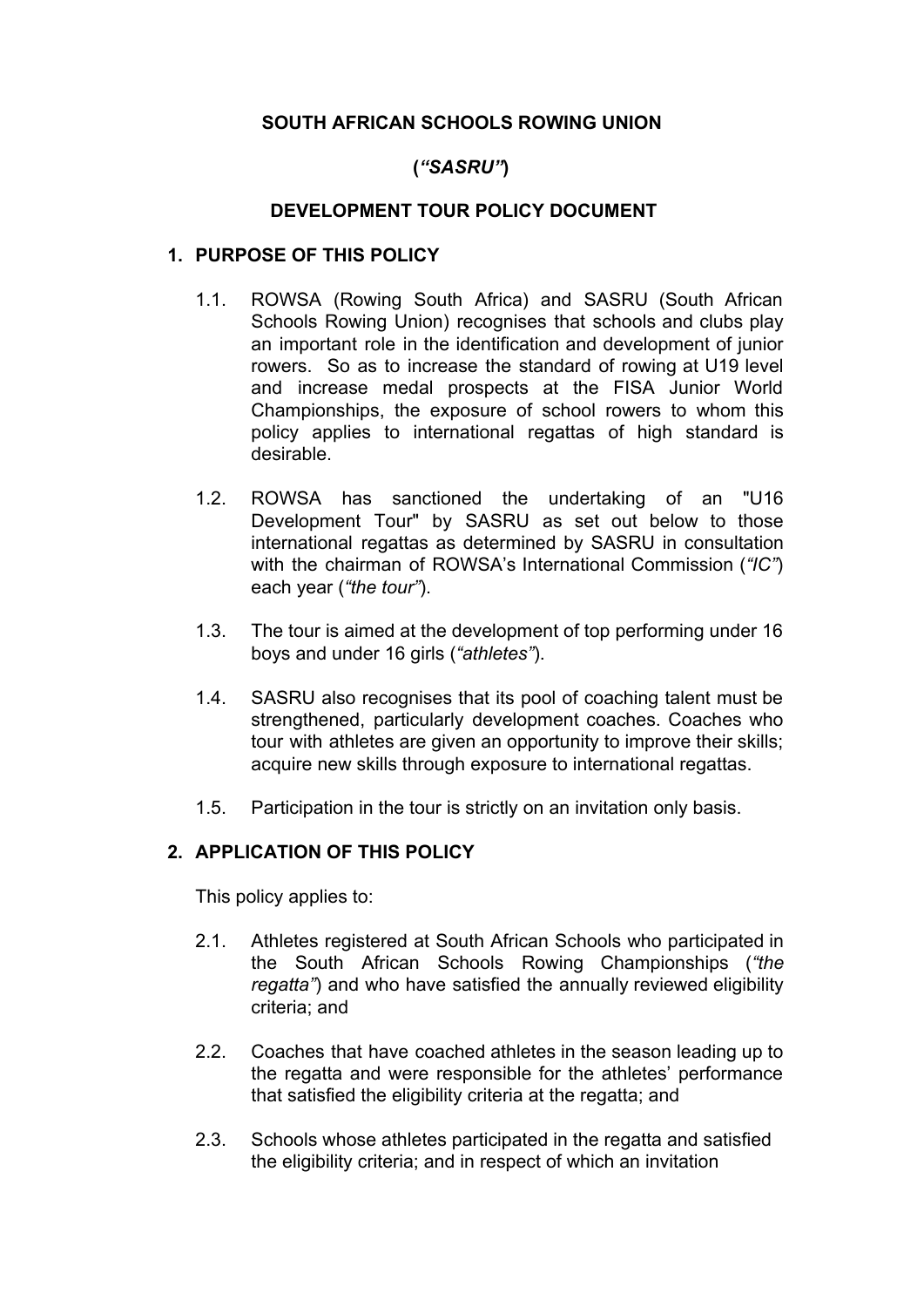(referred to in clause 3 below) to participate in the tour has been extended.

### **3. INVITATION TO PARTICIPATE IN THE TOUR**

- 3.1. SASRU's shall extend a written invitation to the head of those schools (*"the invitation"*) whose athletes satisfy the eligibility criteria as soon as possible after the conclusion of the regatta.
- 3.2. The head of the school to whom the invitation has been extended shall accept or decline the invitation on behalf of the athletes by the date specified within the invitation letter.
- 3.3. The President of SASRU may, in consultation with the IC, extend such further invitations as may be warranted provided that the purpose of this policy not be diluted or compromised.

### **4. ELIGIBILITY FOR AN INVITATION TO TOUR**

- 4.1. Eligibility criteria will be published in Addendum A on an annual basis. Addendum A will be reviewed at the annual SASRU plenary.
- 4.2. If needed, selection of athletes will continue until the tour party comprises of a minimum of 25% transformation athletes.
- 4.3. SASRU is fully committed to supporting the Nation's objectives regarding gender equality and will strive for equal representation of genders.
- 4.4. Eligibility for selection to the tour is subject to participation at the South African Schools Rowing Championships.

### **5. EQUIPMENT**

- 5.1. Prior to the tour, schools are required to provide such equipment as is reasonably necessary to allow athletes and coaches to prepare for the tour.
- 5.2. Equipment on tour shall be rented by the SASRU Tour party from appropriate sources and shall, wherever reasonably possible, be the same, similar or comparable to the equipment utilised by the athletes in their preparation.

### **6. TOUR MANAGEMENT AND COACHES**

6.1. Only full time staff at rowing schools will be appointed as coaches and managers of the SASRU Development tour.